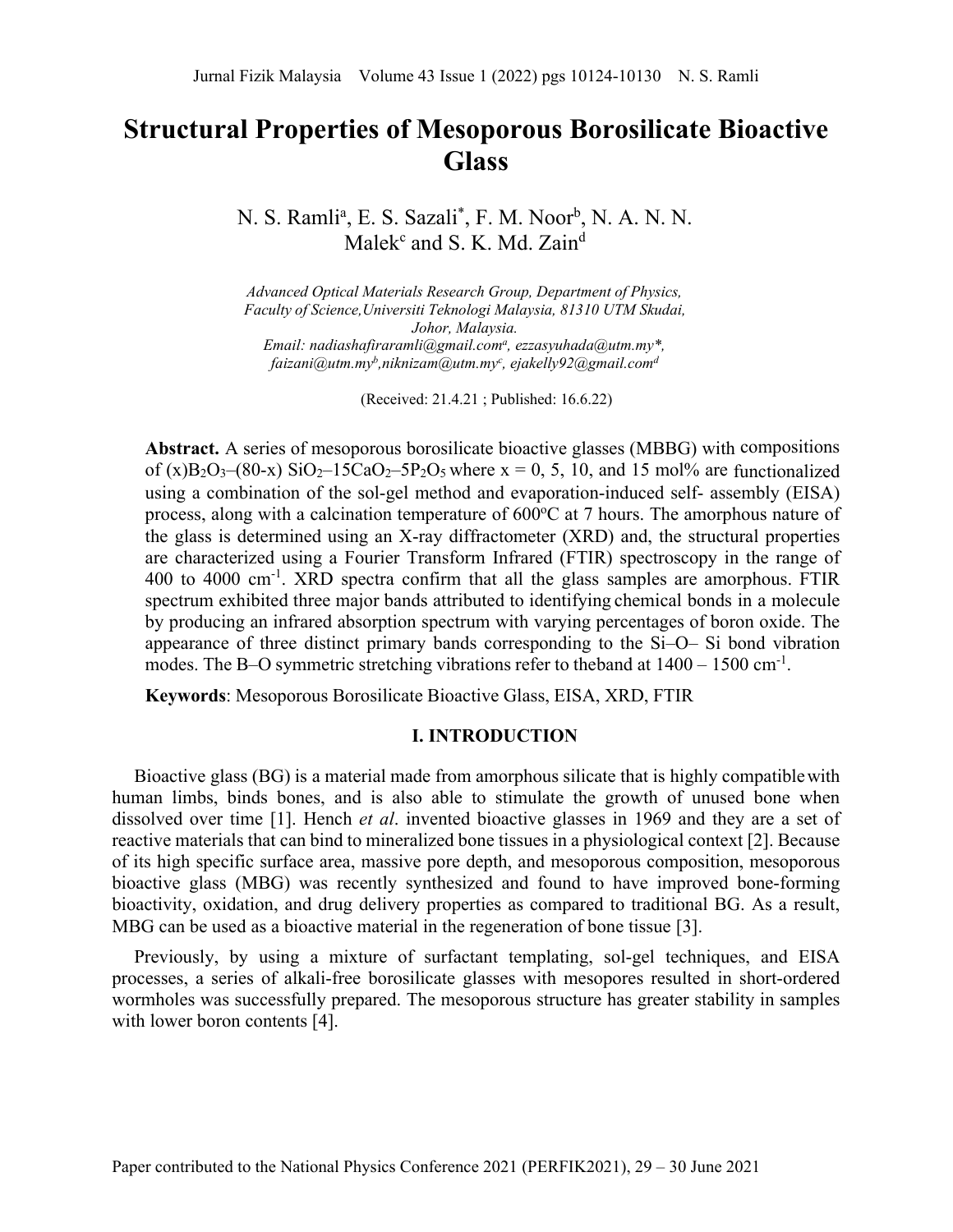However, one significant impediment to the development of new BG based on borosilicate occurs due to our lack of relevant understanding of the basic composition and structural drivers that regulate the kinetics of borosilicate dissolution in body fluids [5]. Ouis *et al.,* examined a borate glass, called 45S5B1, with the same composition as 45S5 but substitute for  $B_2O_3$  for all  $SiO<sub>2</sub>$ , which found that the borate glass surface was hydroxyapatite (HA) layered on the dipotassium phosphate(K<sub>2</sub>HPO<sub>4</sub>) solution at  $37^{\circ}$ C after immersion [6]. In addition, the development of the HA layer on borate glass is faster than on glass 45S5 [7]. An apparent change as boron content increases, the arrangement becomes more disordered, indicating that the mesoporous structure partly collapses [4]. These characteristics make such bioactive glasses produced from borosilicate are among the capable candidates for treating a variety of skeletal and nonskeletal biomedical issues.

## **II. EXPERIMENTAL**

A series of mesoporous borosilicate bioactive glass with a composition of  $(x)B_2O_3-(80-x)$  $SiO_2-15CaO_2-5P_2O_5$  where x=0, 5, 10, and,15 mol% with temperature calcination of 600°C for 7h have been prepared by sol-gel with evaporation-induced self-assembly EISA method. 8 g of the  $P_{123}$  is dissolved in 120 g of ethanol, boric acid  $(H_3BO_3)$ , calcium nitrate tetrahydrate  $(Ca(NO<sub>3</sub>)<sub>2</sub>·4H<sub>2</sub>O)$ , and triethyl phosphate (TEP) in a fume hood at room temperature. The sample was intensely mixed then transferred to a petri dish and kept at 35°C under a fume hood for 1 day. The gel sample was aged at 60°C for another day after 1 day of EISA handling. The dry gel sample was then be calcined to induce a white solid form of mesoporous bioactive glass. The amorphous nature of mesoporous borosilicate bioactive glass (MBBG) is confirmed by the X-ray diffraction pattern from the Rigaku SmartLab High-Resolution X-Ray Diffractometer equipped with CuKa radiation with a wavelength in the 20 range of  $15{\text -}35^{\circ}\text{C}$  and 0.02 step size. The structural properties of MBBG have to be tested by Fourier Transform Infrared (FTIR). The FTIR spectrum was acquired using a pelletized sample produced with KBr at a ratio of 1:100 and a resolution of  $4 \text{ cm}^{-1}$ .

#### **III. RESULTS AND DISCUSSION**

The mesoporous borosilicate bioactive glass (MBBG) samples with compositions with different percentages of boron are naming as MBBG 0, MBBG 5, MBBG 10, and MBBG 15, respectively. Figure 1 depicted the X-ray diffraction pattern for MBBG 0, MBBG 5, MBBG 10, and MBBG 15 samples, showing the wide-angle XRD pattern of calcined MBBG. A strong halo apparent between 15° and 35° indicates that the sample is amorphous [8]. A wide-angle XRD analysis confirms that the calcined glasses are amorphous, with no diffraction peaks visible except a large band [9].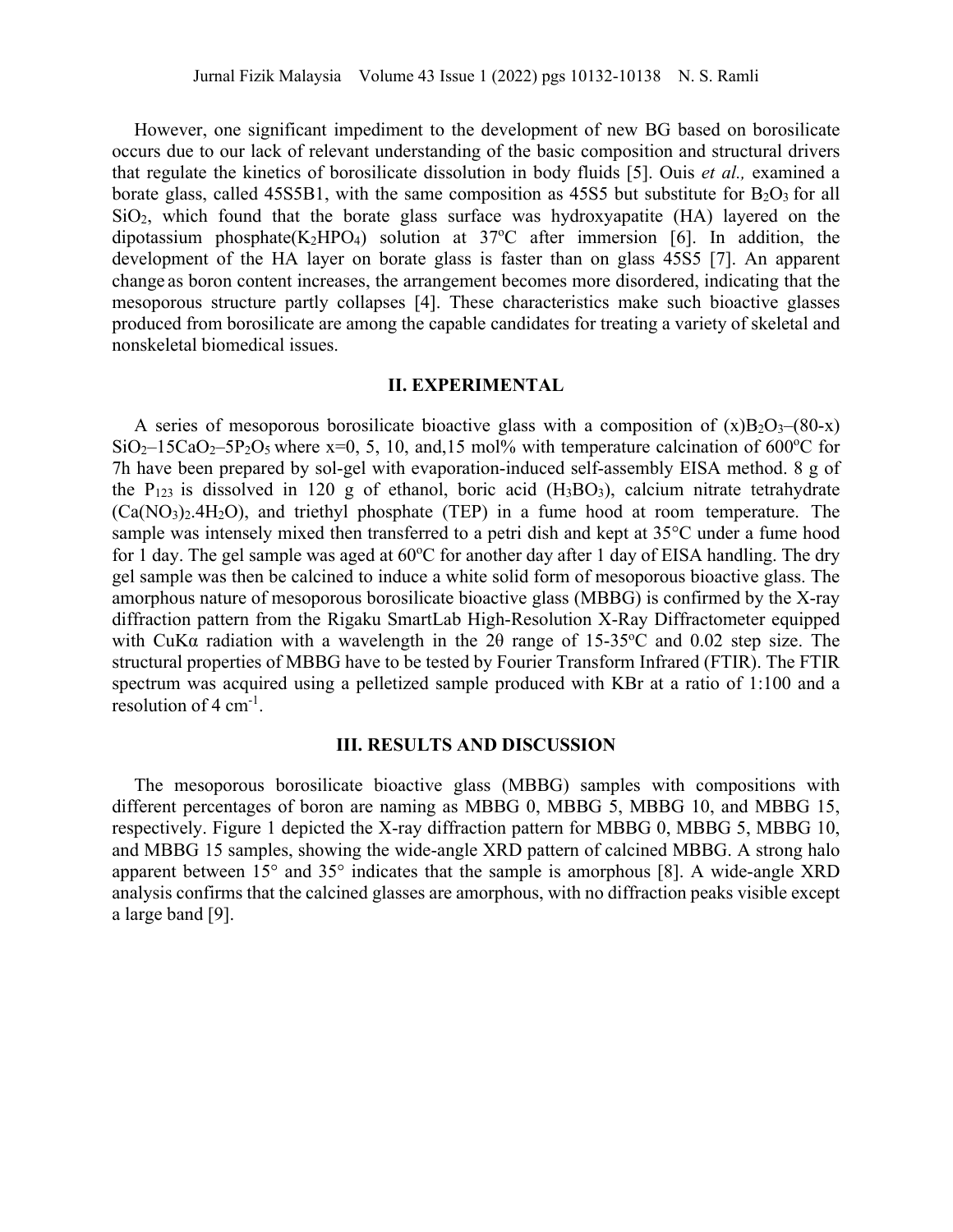

**FIGURE 1.** The X-ray diffraction pattern of MBBG 0, MBBG 5, MBBG 10, and MBBG 15 samples with different percentages of boron.

The FTIR spectra of the MBBG with various percentages of mol of boron oxide are shown in Figure 2. The 400 to 4000 cm<sup>-1</sup> range was observed for MBBG that were calcined at 600 °C with varying percentages of boron oxide. The O–H stretching vibration, which causes absorption between 3710 and 3300 cm-1, has been discovered and is thought to be linked to adsorbed water [10]. The appearance of three different primary bands corresponding to separate Si–O–Si bond vibration modes [11] At the first peak level, at  $470 \text{ cm}^{-1}$ , it corresponds to the rocking vibration from the Si-O-Si bending mode. Si-O symmetrical voltage vibrations are allocated directly in the second path at  $800 \text{ cm}^{-1}$ . Si - O - Si asymmetric stretching mode represents the third peak, which is about 1650 cm-1[12]. The B–O symmetric stretching vibrations become sharper according to the increase of boron percentage that refer to the band at  $1400 - 1500 \text{cm}^{-1}$  [13]. The existence of stretching modes of C-O-C on  $P_{123}$  and O-H on  $P_{123}$  [14].



**FIGURE 2.** The MBBG's FTIR spectra pattern of MBBG 0, MBBG 5, MBBG 10, and MBBG 15 samples with different percentages of boron.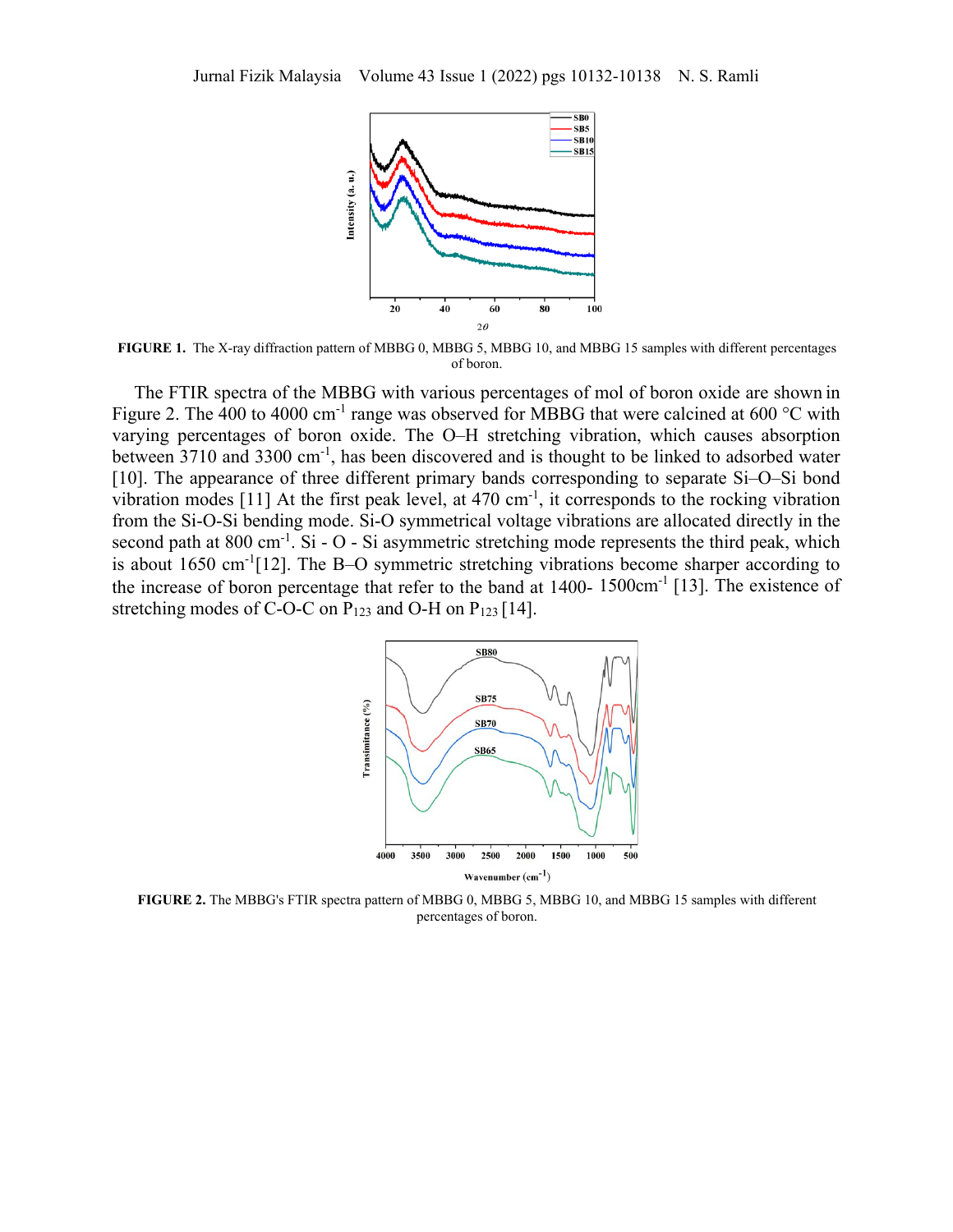Figure 3 shows the deconvolution of FTIR spectra of MBBG samples. Based on the data that have been reported in Table 1, a Gaussian shape consistent with the FTIR band has been observed. The wide vibration band located at 1647 to 1651 cm-1 corresponds to the tensile vibration of the H - O of  $H_2O$  bond absorbed in the material or silanol (SiO - H) group. Water removal causes the loss of H - O bonds when the temperature is increased to a higher level [12]. The carbonate path is more abundant at MBBG 0 and MBBG 5 at 1008 and 968 cm<sup>-1</sup>. The strip at 1498 to 1521 cm<sup>-1</sup> corresponds to the symmetrical stretching vibration of the B-O unit  $[BO<sup>3</sup>3-]$ . The appearance of the  $[BO<sup>3</sup>3-]$  band shows that  $[BO<sup>3</sup>3-]$  has partially replaced  $[SiO<sup>4</sup>4-]$  sites in the glass structure, especially when considering that increasing the boron content in MBBG, at the expense of CHA, improves the look of this material. [10]. This identifies the existence of boric acid in the MBBG with increased boron concentration, as seen by the wide-angle X-ray powder diffraction results presented above [4]. The presence of more C-O bands compared to the other powders in MBBG 15 is consistent with the XRD findings in the presence of hydroxyapatite and calcium carbonate phases [13]. A small band located at a distance of 460 cm <sup>1</sup> corresponding to the Si-O-S bending vibration mode in the  $SiO<sub>4</sub><sup>4-</sup>$  group shows the presence of amorphous silicates [14]. The Si-O band located at 799 cm<sup>-1</sup> is visible, given Si-O along with two non-bridging oxygen per tetrahedron  $SiO_4(Si-O-2NBO)$  called group  $Q^2$  [15] and at 1070 - 1081 cm<sup>-1</sup> determined the symmetrical stretch of the Si-O group in a silicate tetrahedron where it is characterized by the formation of a silicate-richphase [16].

| Wavenumber $(cm^{-1})$ |                 |      |      |                                                |                    |
|------------------------|-----------------|------|------|------------------------------------------------|--------------------|
| S <sub>B</sub> 0       | SB <sub>5</sub> | SB10 | SB15 | Assignments                                    | Reference          |
| 461                    | 461             | 465  | 469  | The rocking vibration from the Si-O-Si<br>unit | $[15]$             |
| 799                    | 795             | 795  | 799  | Si-O symmetrical voltage vibrations            | $\lceil 16 \rceil$ |
| 1008                   | 968             | 952  | 928  | Stretching modes of C-O-C on P123              | [17]               |
| 1081                   | 1070            | 1070 | 1074 | Si - O - Si asymmetric stretching mode         | [18]               |
| 1498                   | 1509            | 1517 | 1521 | B-O symmetric stretching vibrations            | $\lceil 13 \rceil$ |
| 1654                   | 1647            | 1651 | 1651 | Stretching vibration of the H - O bond of H2O  | [19]               |

**TABLE 1**. The assignment of the different vibrational bands from FTIR spectra of samples.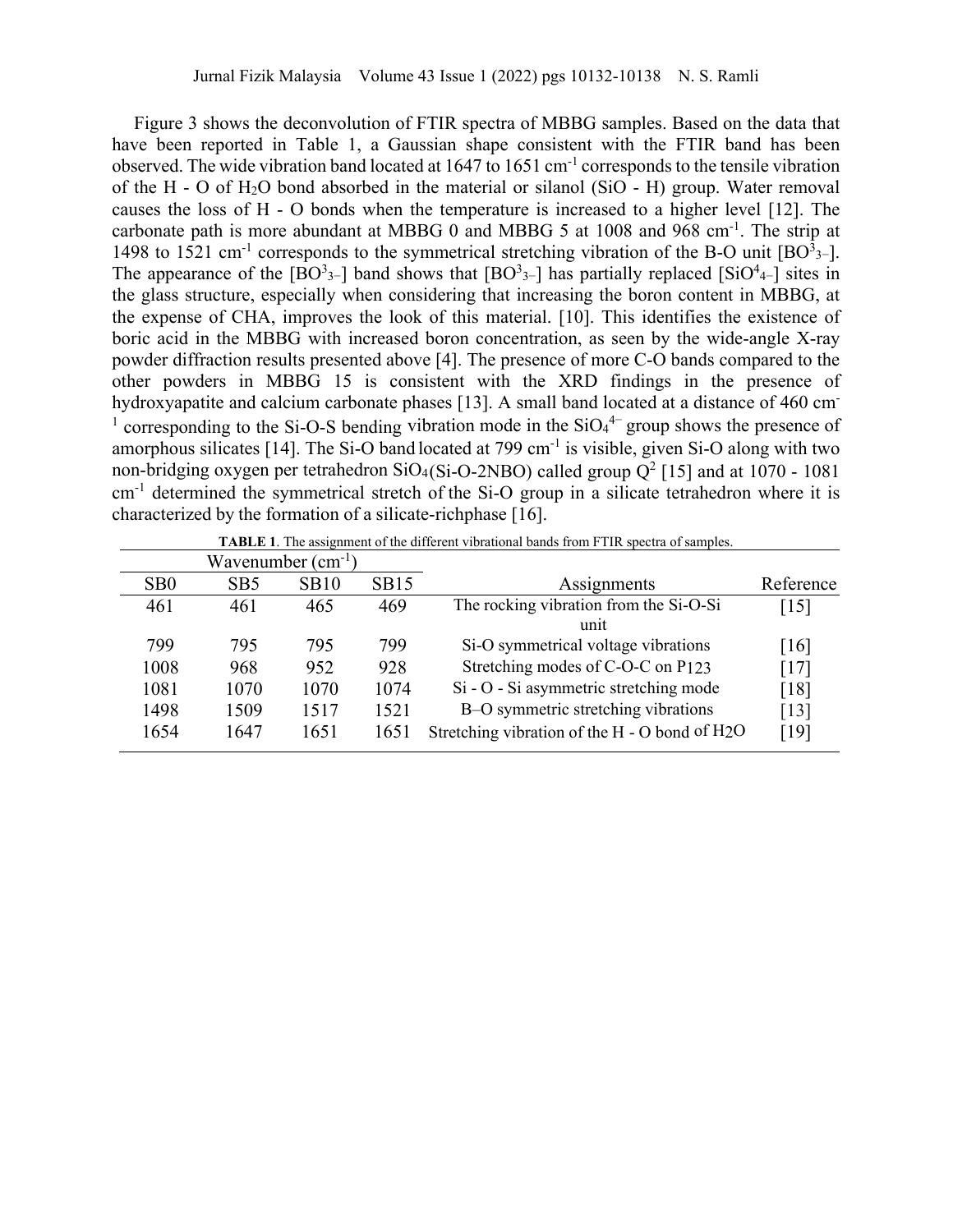

**FIGURE 3**. Deconvoluted FTIR spectra of the bioactiveglasses for MBBG samples.

## **IV. CONCLUSION**

Mesoporous borosilicate bioactive glass with different various percentages of mol of boron oxide has been prepared by the EISA method. A noticeable difference in the morphology and structure of MBBG may be noticed when boron oxide is added at a different percentage. The results from the X-ray diffraction pattern reveal that all glasses are amorphous, with no diffraction peaks visible except a large band. Besides that, FTIR spectra of the MBBG also resulted in the increased absorbance intensity of symmetrical stretching vibration of the B - O unit from 1498 to 1521 cm<sup>-1</sup> when the increasing of percentages of mol of boron.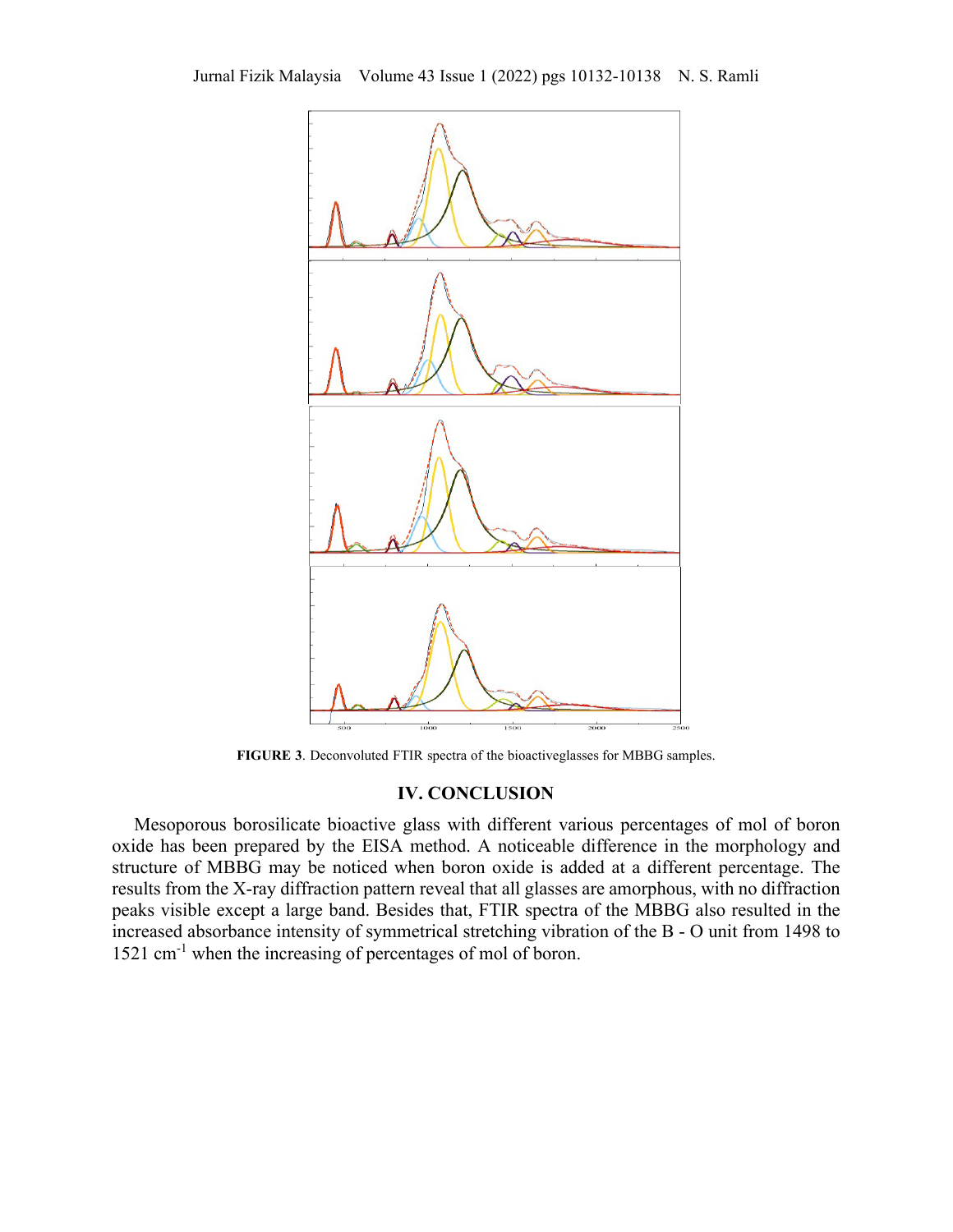## **ACKNOWLEDGMENTS**

The authors acknowledge the Research University Grant (Vote: 4B674, 4B456, and 18J93) and the Public Service Department Malaysia for the financial support. Thanks and appreciation are extended to the laboratory technical staff of the Physics Department, UTM for their constant cooperation and support.

## **REFERENCES**

- 1. S. K. Nandi, A. Mahato, B. Kundu, and P. Mukherjee, "Doped Bioactive Glass Materials in Bone Regeneration," *Adv. Tech. Bone Regen.*, 2016, DOI: 10.5772/63266.
- 2. S. M. Carvalho, A. A. R. Oliveira, E. M. F. Lemos, and M. M. Pereira, *Bioactive Glass Nanoparticles for Periodontal Regeneration and Applications in Dentistry*. Elsevier Inc., 2012.
- 3. J. Zhang *et al.*, "Three-dimensional printing of strontium-containing mesoporous bioactive glass scaffolds for bone regeneration," *Acta Biomater.*, vol. 10, no. 5, pp. 2269–2281, 2014, DOI: 10.1016/j.actbio.2014.01.001.
- 4. T. Xiu, Q. Liu, and J. Wang, "Fabrication and characterization of mesoporous borosilicate glasses with different boron contents," *J. Mater. Res.*, vol. 22, no. 7, pp. 1834–1838, 2007, DOI: 10.1557/jmr.2007.0251.
- 5. M. Ojansivu *et al.*, "The effect of S53P4-based borosilicate glasses and glass dissolution products on the osteogenic commitment of human adipose stem cells," *PLoS One*, vol. 13, no. 8, pp. 1–20, 2018, DOI: 10.1371/journal.pone.0202740.
- 6. M. Ouis, A. Abdelghany, and H. Elbatal, "Corrosion mechanism and bioactivity of borate glasses analogue to Hench's bioglass," *Process. Appl. Ceram.*, vol. 6, no. 3, pp. 141–149, 2012, DOI: 10.2298/pac1203141o.
- 7. W. Huang, D. E. Day, K. Kittiratanapiboon, and M. N. Rahaman, "Kinetics and mechanismsof the conversion of silicate (45S5), borate, and borosilicate glasses to hydroxyapatite in dilute phosphate solutions," *J. Mater. Sci. Mater. Med.*, vol. 17, no. 7, pp. 583–596, 2006, DOI: 10.1007/s10856-006-9220-z.
- 8. F. Baino *et al.*, "Mesoporous bioactive glass as a multifunctional system for bone regeneration and controlled drug release," *J. Appl. Biomater. Funct. Mater.*, vol. 10, no. 1, pp. 11–20, 2012, doi: 10.5301/JABFM.2012.9270.
- 9. T. Xiu, Q. Liu, and J. Wang, "Novel mesoporous CaO-B2O3-SiO2 glasses with in vitro bioactivity," *Chem. Lett.*, vol. 36, no. 6, pp. 730–731, 2007, DOI: 10.1246/cl.2007.730.
- 10. C. J. Shih, H. T. Chen, L. F. Huang, P. S. Lu, H. F. Chang, and I. L. Chang, "Synthesis and in vitro bioactivity of mesoporous bioactive glass scaffolds," *Mater. Sci. Eng. C*, vol. 30, no. 5, pp. 657–663, 2010, DOI: 10.1016/j.msec.2010.02.006.
- 11. H. Kamal and A. M. Hezma, "Structure and Physical Properties of Borosilicate as Potential Bioactive Glasses," *Silicon*, vol. 10, no. 3, pp. 851–858, 2018, DOI: 10.1007/s12633-016- 9540-7.
- 12. Z. Tabia, K. El Mabrouk, M. Bricha, and K. Nouneh, "Mesoporous bioactive glass nanoparticles doped with magnesium: Drug delivery and acellular: In vitro bioactivity," *RSC Adv.*, vol. 9, no. 22, pp. 12232–12246, 2019, DOI: 10.1039/c9ra01133a.
- 13. C. Gao, Q. Gao, X. Bao, Y. Li, A. Teramoto, and K. Abe, "Preparation and in vitro bioactivity of novel mesoporous borosilicate bioactive glass nanofibers," *J. Am. Ceram.*